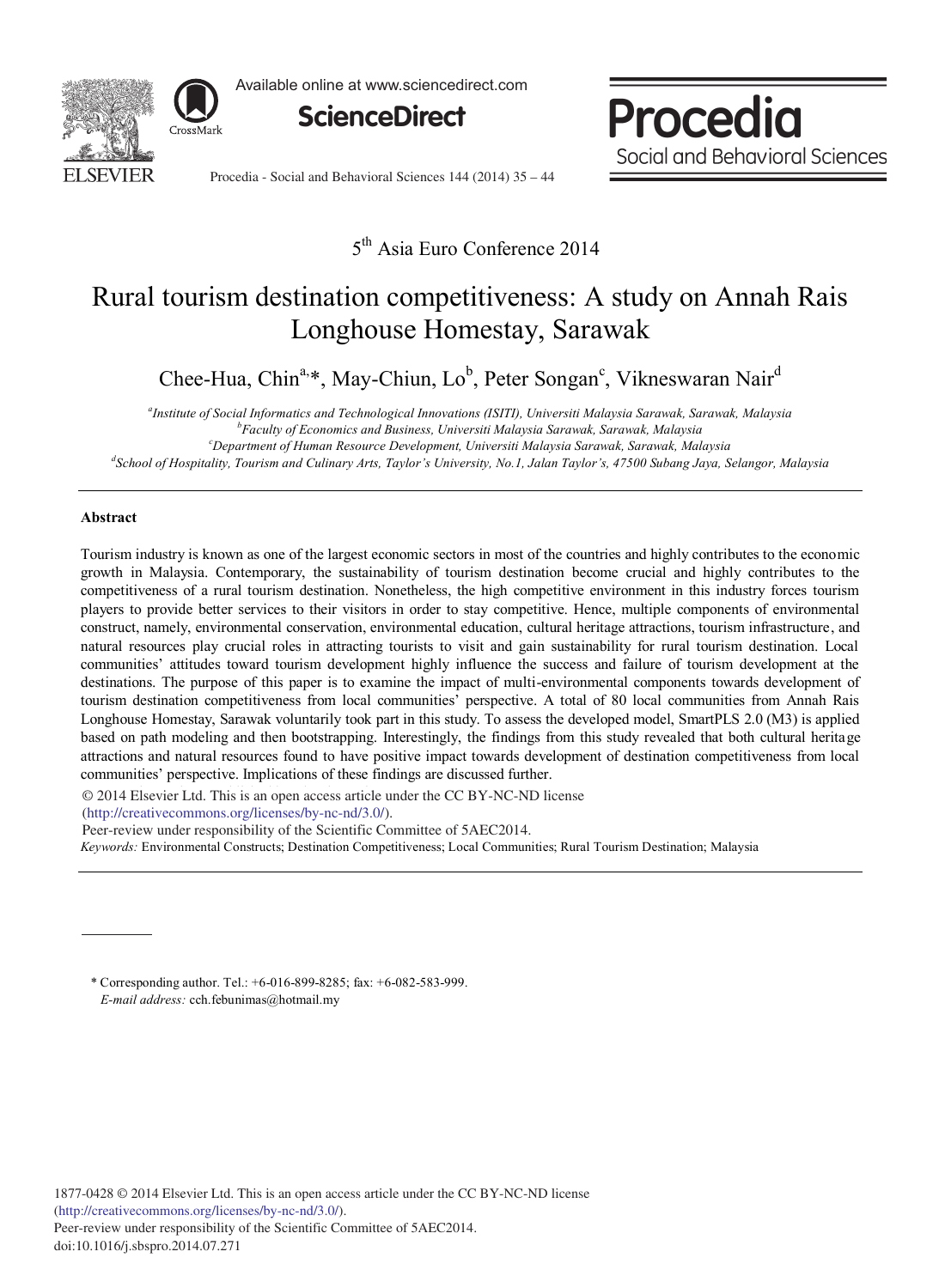# **1. Introduction**

Tourism sector is defined as an industry associated with leisure and travel (Cunha & Cunha, 2005), and is considered as one of the top and fastest growing sectors in the world which significantly contributes to the country's economy growth as well as contributing to the economic benefits of local communities (Osman & Sentosa, 2013). In the past few decades, tourism experienced tremendous growth as visitors are seeking for places for relaxant and release their stress (Lin & Yeh, 2013). With that, rural tourism has attracted increased attention from governments, non-governmental organization (NGO), and industry players because its plays a significant role in leading economy activity and help in an increase in communities' income (Egbali, Nosrat, & Alipour, 2011).

Past studies (e.g., Moshabaki & Malek, 2004; Yu, Chancellor, & Cole, 2011) have envisaged that tourism development should be to increase the quality of life for local residents through increased job opportunities and household income. Nonetheless, mass tourism development brings negative impact to the environment (e.g., pollution, deforestation, deplete in natural resources) and generally reduce the support from local communities toward rural tourism development (Miller, 2006). Furthermore, residents' attitudes toward rural tourism development constantly overlooked when tourism begins growing in a community and has led to the dissatisfaction of local communities toward tourism development (Banks, 2010). Hence, it is vital to gain local communities' support for the sustainability of the rural tourism development (Spencer & Nsiah, 2013) and conservation of local resources and culture (Tosun, 2006). Overall, a well strategized rural tourism will benefit tourism stakeholder such as local communities and industry players in term of welfare and also tourists for the good experience with natural and cultural resources. Thus, the development of sustainable tourism resources is important to ensure the competitiveness of tourism destination. Within this context, given the fact that there is limited empirical research on destination competitiveness and the importance of environmental dimensions toward development of success tourism sites, this paper aims to investigate the impact of environment constructs and its contributions to the development of destination competitiveness.

#### **2. Literature review**

### *2.1. Rural tourism*

Rural tourism refers to activity that takes place at the countryside and tourism is known as one of the priority tools for rural planning in Malaysia (Liu, 2006). Tourism is known to have contributed to the development of individual's welfare (local communities), traveler experience as well as country's income (Peptenatu, Pintilii, Draghici, & Stoian, 2009). Past researchers have elucidated the main challenges faced by Malaysia tourism industry is image (Phang, Liew, Cheuk, & Razli, 2009). Thus, in promoting tourism destination, image and strategies to be used for the targeted areas should be emphasized. In the past, various studies had highlighted the importance of environmental component towards the sustainability of tourism industry (e.g., Chandralal, 2010; Miller, 2001) and the development of destination competitiveness strategy (Kim, 2012). In addition, major cultural and heritage attractions (e.g., handicrafts, cultural amenities) also play a pivotal role in rural tourism industry and enabling communities to increase their income (Rahmani, Hajari, Karimian, & Hajilo, 2013).

### *2.2. Environmental education*

O'Hearn (1982) defined environmental education as a process directed to increase biological and cultural knowledge, awareness of environment problems, and creating motivation to act responsibly in support of an ecologically sustainable environment (Department of the Environment and Heritage, 2000). Commonly, the main aim of environmental education is to increase knowledge and understanding on environmental issues, create awareness and skill development for environmental conservation and simultaneously, achieve sustainable development of tourism destination (Blum, 2008). In other words, environmental education is also focus on the way to teach and educate the public about the function of natural environments according to sustainability (Bhuiyan, Siwa, & Islam, 2010).